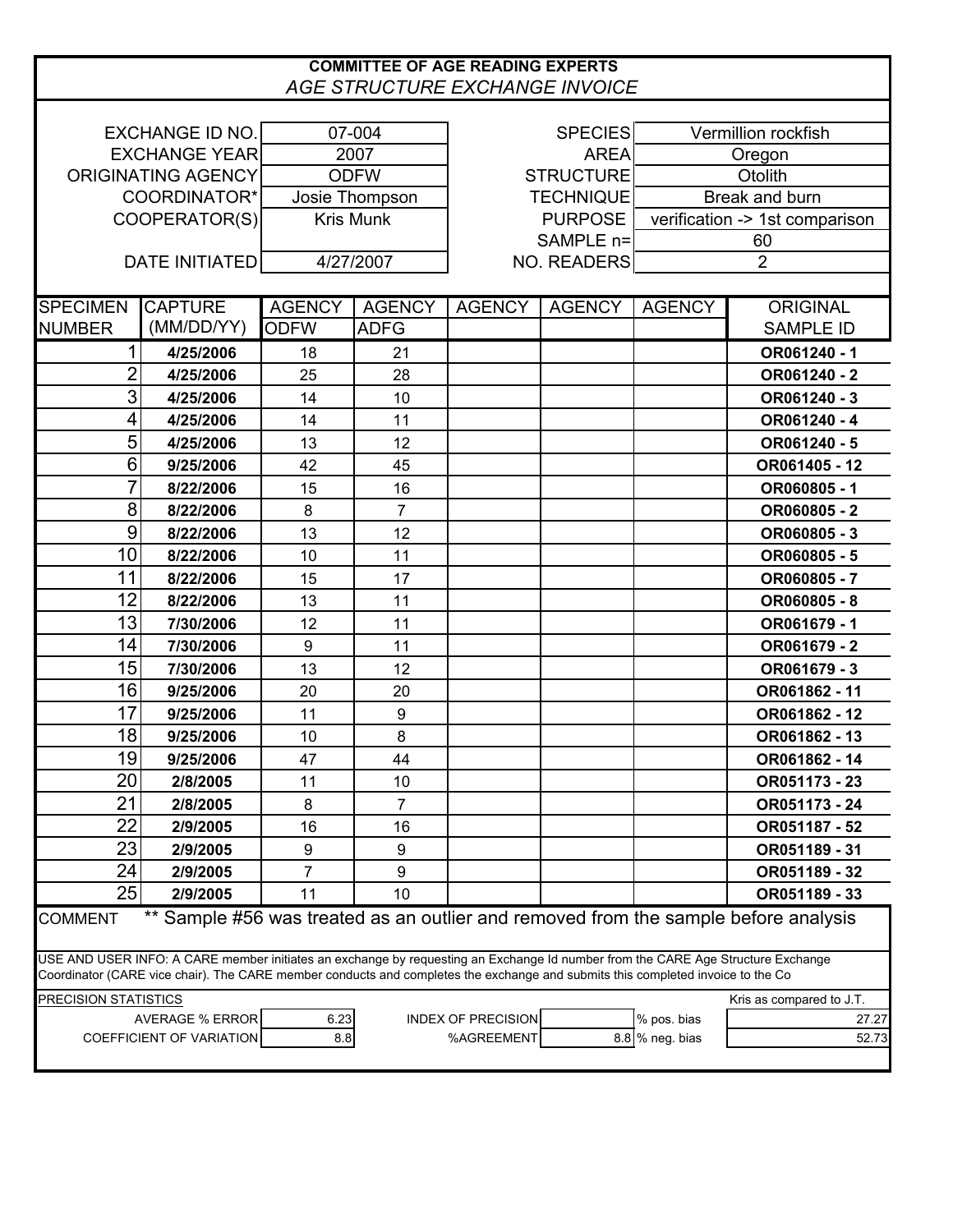## **COMMITTEE OF AGE READING EXPERTS** *AGE STRUCTURE EXCHANGE INVOICE* EXCHANGE ID NO. 07-004  $\qquad$  SPECIES EXCHANGE YEAR  $\vert$  2007  $\vert$  2007 AREA ORIGINATING AGENCY ODFW COORDINATOR\* Josie Thompson | TECHNIQUE COOPERATOR(S) Kris Munk | PURPOSE SAMPLE n=  $DATE INITIATED$   $4/27/2007$ SPECIMEN【CAPTURE AGENCY | AGENCY | AGENCY | AGENCY | AGENCY | AGENCY | ORIGINAL NUMBER (MM/DD/YY) ODFW ADFG | | | | SAMPLE ID 26 **2/9/2005** 7 7 **OR051189 - 34** 27 **2/9/2005** 12 12 **OR051189 - 35** 28 **2/9/2005** 11 11 **OR051189 - 36** 29 **5/13/2005** 12 11 **OR051236 - 1** 30 **5/13/2005** 28 34 **OR051236 - 3** 31 **5/13/2005** 19 21 **OR051236 - 4** 32 **5/13/2005** 22 21 **OR051236 - 5** 33 **5/13/2005** 18 15 **OR051236 - 6** 34 **10/21/2005** 9 7 **OR051862 - 1** 35 **10/21/2005** 8 5 **OR051862 - 3** 36 **10/21/2005** 12 11 **OR051854 - 11** 37 **10/21/2005** 15 15 **OR051854 - 12** 38 **10/21/2005** 48 50 **OR051854 - 13** 39 **11/18/2005** 6 4 **OR051871 - 21** 40 **4/22/2004** 10 10 **OR041270 - 1** 41 **5/11/2004** 6 8 **OR041289 - 11** 42 **5/11/2004** 9 8 **OR041289 - 12** 43 **5/26/2004** 4 5 **OR041325 - 23** 44 **8/16/2004** 6 6 **OR041581 - 1** 45 **9/9/2004** 5 6 **OR041921 - 12** 46 **7/21/2005** 21 23 **RC053035 - 7** 47 **7/21/2005** 14 12 **RC053035 - 8** 48 **7/21/2005** 6 6 **RC053035 - 11** 49 **7/21/2005** 49 50 **RC053035 - 13** 50 **7/21/2005** 20 18 **RC053035 - 14** COMMENT \*\* Sample #56 was treated as an outlier and removed from the sample before analysis PRECISION STATISTICS **Example 20 and 20 and 20 and 20 and 20 and 20 and 20 and 20 and 20 and 20 and 20 and 20 and 20 and 20 and 20 and 20 and 20 and 20 and 20 and 20 and 20 and 20 and 20 and 20 and 20 and 20 and 20 and 20** AVERAGE % ERROR 6.23 INDEX OF PRECISION 8 96 PS. bias 27.27 COEFFICIENT OF VARIATION 8.8 88 88 %AGREEMENT 8.8 % neg. bias 52.73 USE AND USER INFO: A CARE member initiates an exchange by requesting an Exchange Id number from the CARE Age Structure Exchange Coordinator (CARE vice chair). The CARE member conducts and completes the exchange and submits this completed invoice to the Co NO. READERS 2 60 verification -> 1st comparison Break and burn STRUCTURE **CONTACT OT A CONTACT OF A CONTACT CONTACT CONTACT CONTACT CONTACT CONTACT CONTACT CONTACT CONTACT CONTACT CONTACT CONTACT CONTACT CONTACT CONTACT CONTACT CONTACT CONTACT CONTACT CONTACT CONTACT CONTACT CONTACT C Oregon** Vermillion rockfish